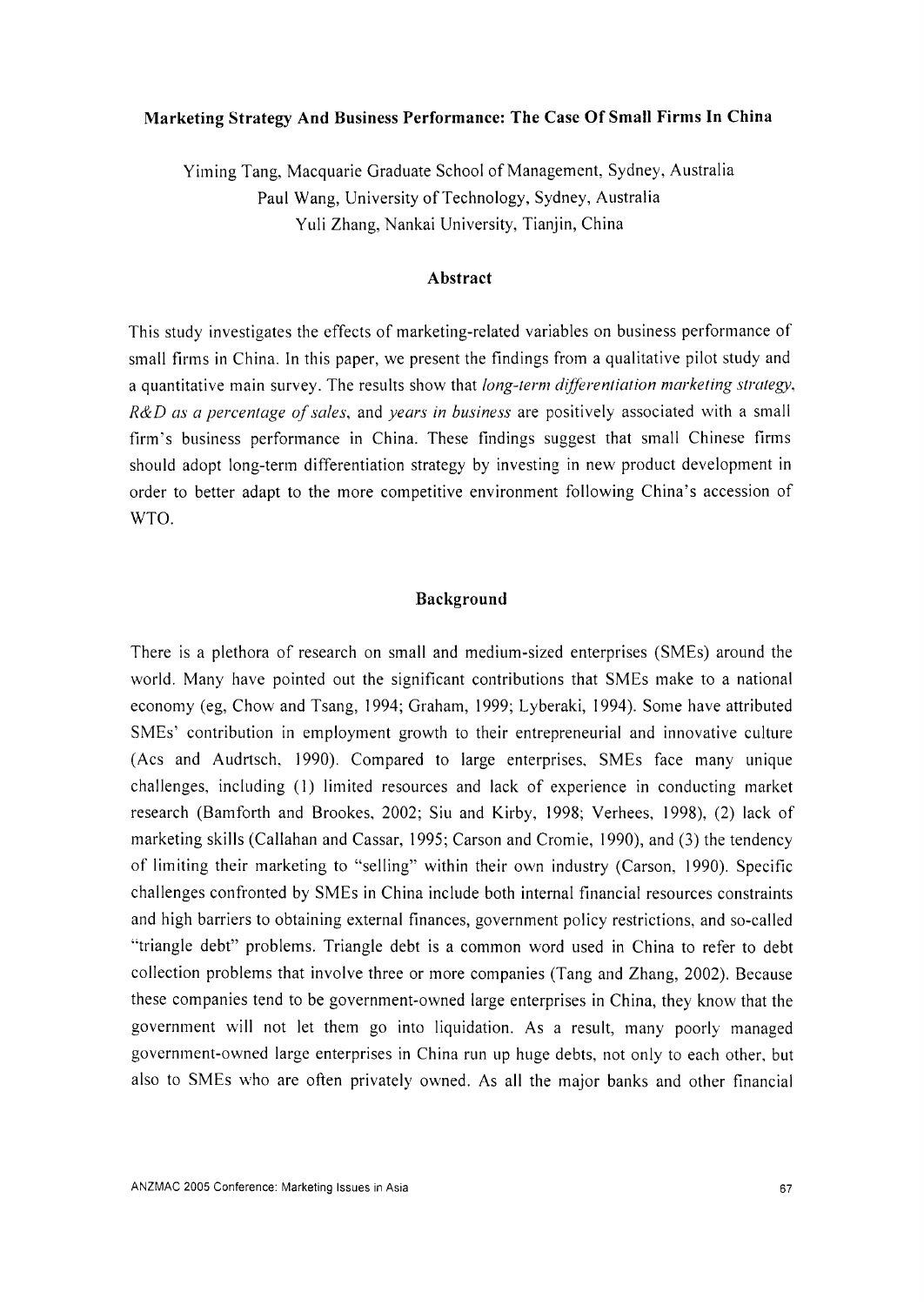institutions are government-owned, their lending policy favours the large state-owned enterprises, thus creating unique challenges for many privately owned SMEs in China.

Drawing data from Western market economies, several studies have examined the associations between market orientation, marketing strategies, market environment and SMEs' business performance (Appiah-Adu and Singh, 1998; Narver and Slater, 1990; Pelham and Wilson, 1996; Pelham, 2000). The results show that market orientation is positively associated with business performance. Although low-cost and product differentiation are identified as two dominant marketing strategies used by SMEs, their relationship with business performance was mixed in a limited number of empirical studies. Little evidence was found to link an SME's market environment to its business performance.

Given the important role played by SMEs in China's emerging market economy, it is vital to study SMEs' marketing practices and their relationship to business performance. However. rigorous empirical research in this area remains inadequate in China. In the studies reviewed above, all the key marketing concepts originated from the West. By and large, their applicability to SMEs in China remains an unresolved question. This study is part of an ongoing large empirical research project designed to bridge the research gap by examining the association between marketing practice and business performance of SMEs in China across multiple industries. In this paper, we present the findings from a qualitative pilot study and a quantitative main survey of small construction firms in Tianjin, which is one of China' s largest cities with a vibrant SMEs sector.

### **Methodology**

To explore Chinese SMEs' marketing practices, a pilot study was first conducted in early 2000 via semi-structured personal interviews with chief executives at ten SMEs in Tianjin, China. Based on the findings of the pilot study and the literature review, a structured survey was sent to 11,000 SMEs on the registration list of Tianjin Bureau of Industry and Commerce. together with the Bureau's cover letter endorsing the survey in late 2000. The questionnaire for the main survey was designed in Chinese by researchers who are bilingual. A total of 3,669 usable surveys were received, achieving a 33.4% response rate. To control for possible industry effect, we focus on the fast growing construction industry in this paper and utilise data from the 141 surveys completed by small construction firms. These firms in our sample averaged RMB 13.76 million in annual sales, RMB 4.34 million in assets, and 172 in employees. They are within the upper limits of the classification benchmarks for small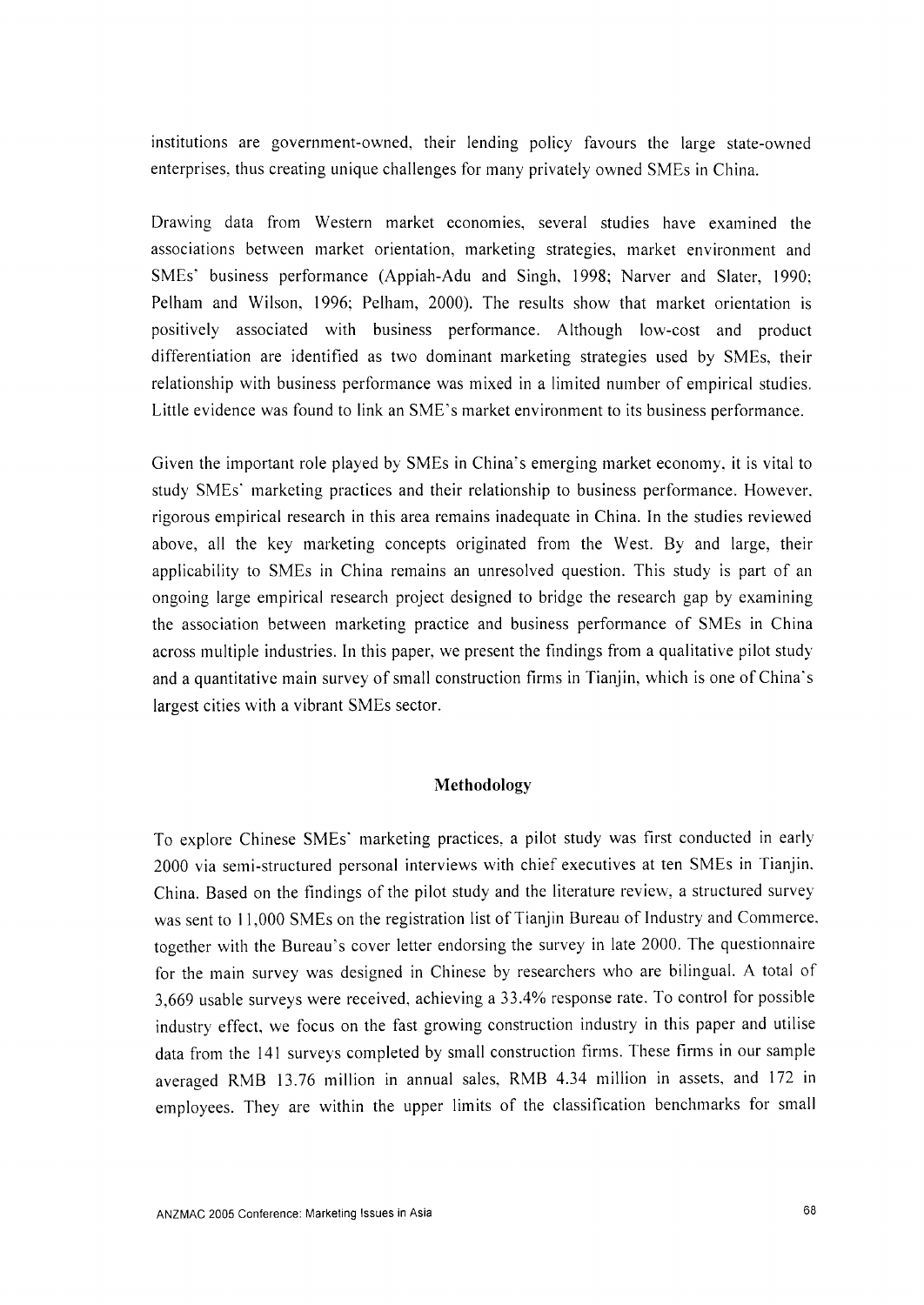construction firms in China: RMB 30 million in sales, RMB 40 million in assets, and 600 employees (National Statistics Bureau of China, 2003).

In this study, we chose to use objective performance measures based on sales revenue, net profits and profitability to form the dependent variable. We are fortunate to have the local government's support, which enabled us to collect the needed objective performance data. Specifically, high performers are defined in this study as firms showing positive growth trends in all three areas over the previous three years. Low performers are those showing opposite trends in each of these dimensions, while average performers are those showing mixed trends, over the same period. Accordingly, the low, average, and high performers accounted for 30.5%,53.2%, and 16.3% of our sample, respectively.

Two marketing strategy dimensions were used in this study: (I) *current product focus strategy* and (2) *long-term differentiation strategy.* Following Pelham and Wilson's (1996) approach, each of the marketing strategy dimensions was measured using five items on a 5 point Likert type rating scale, ranging from 1 being "not practiced at all" to 5 being "practiced to a great deal". Two business environment-related constructs were also used in this study: (I) *government policy towards SMEs* and (2) *service quality* & *availability to SMEs.* All items were measured on a 5-point Likert type rating scale, ranging from 1 being "very dissatisfied" to 5 being "very satisfied". In addition, following Storey's (1994) approach, the survey includes a number of other independent and control variables such as an SME's *R&D spending as percentage of sales; whether an SME faces financial resources challenges,* and *number of years in business* (see Table I for the complete list).

#### **Results**

Consistent with the findings by Pelham and Wilson (1996) and Pelham (2000), *current product focus* and *long-term differentiation* are two key marketing strategies practiced by all companies in our pilot study. The majority of housing products available in China remain very basic (i.e., apartments with bare walls, cement floor, and no closets, etc.). While there is a clear need for further adaptation of such products, our pilot study participants inform us that the potential for this *current product focus* strategy is very limited due to backward design and rapid change of market needs. At present, there is a growing market demand in China's metropolitan areas for better designed apartments (i.e., those with finished floors, ceilings and closets, etc.). While such differentiated products usually command a price premium, they seem to sell much faster. As such, companies adopting a *long-term differentiation* strategy with innovative product offerings seem to do better than their competitors.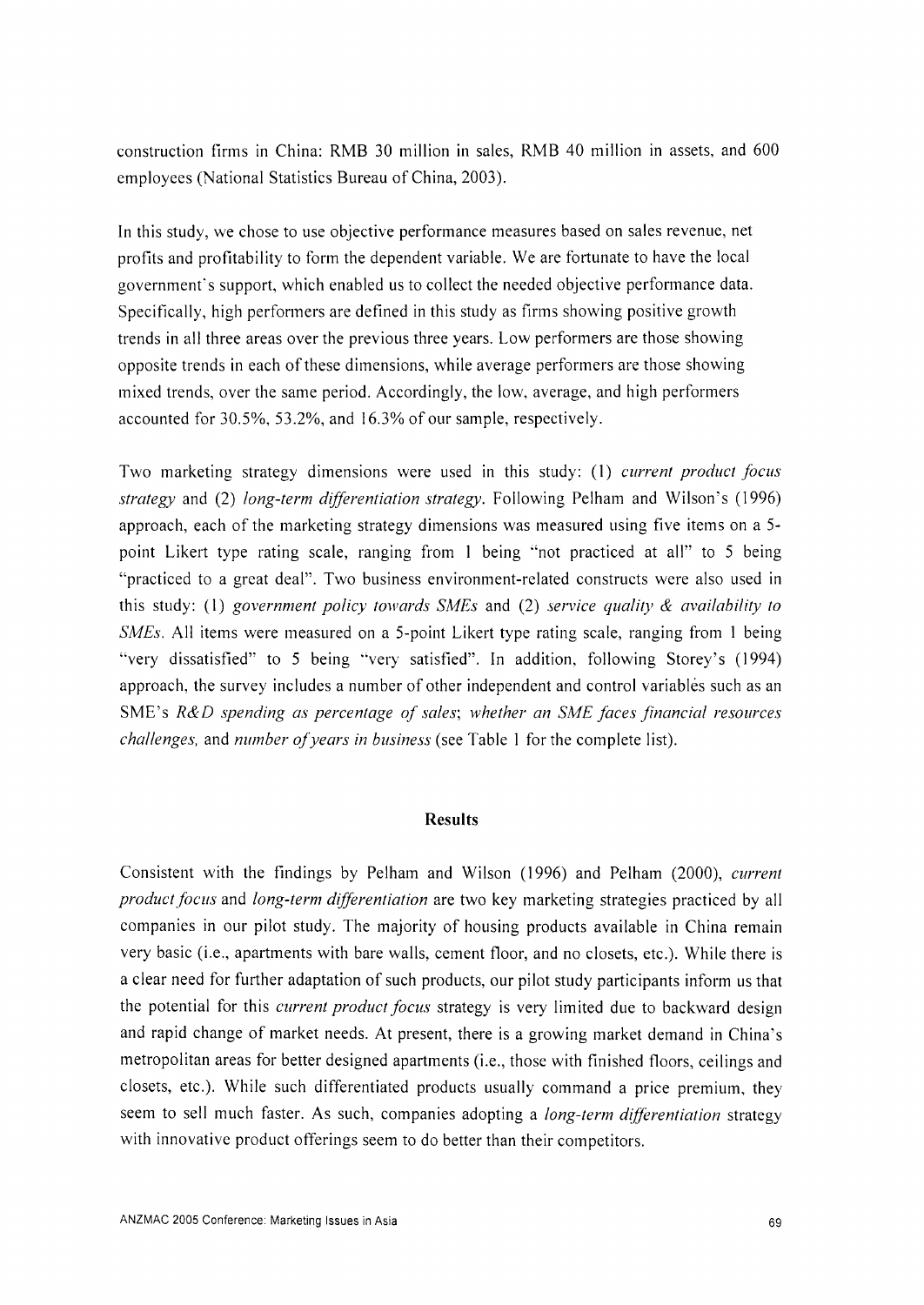Several business environmental factors identified by our pilot study participants as most important to an SME's success in China relate to government policy, the availability and quality of government services. They are similar to those found in other transitional economies (Fogel and Zapalska, 2001). In addition, financial resources and triangle debts were identified as the key challenges facing most SMEs in China.

| Predictors (independent variables)      | Coefficient | <b>Std Error</b> | $Z$ -value |
|-----------------------------------------|-------------|------------------|------------|
| Current product focus strategy          | $-0.083$    | 0.284            | $-0.29$    |
| Long-term differentiation strategy      | 0.610       | 0.273            | $2.23**$   |
| Government policy towards SMEs          | $-0.363$    | 0.424            | $-0.86$    |
| Service quality & availability to SMEs  | 0.212       | 0.416            | 0.51       |
| Facing financial resources challenge    | $-0.443$    | 0.210            | $-2.22**$  |
| Facing triangle debts challenge         | 0.047       | 0.289            | 0.16       |
| Formal supplier to a few large          | $-0.434$    | 0.319            | $-1.36$    |
| companies                               |             |                  |            |
| Having a few steady suppliers           | $-0.161$    | 0.238            | $-0.68$    |
| R&D as % of sales                       | 1.793       | 0.564            | $3.18***$  |
| Number of new products launched over    | 0.885       | 1.062            | 0.83       |
| last year                               |             |                  |            |
| Conduct regular market research         | 0.378       | 0.339            | 1.12       |
| Number of years in business             | 0.949       | 0.354            | $2.68***$  |
| Registered Capital (RMB million)        | 0.031       | 0.158            | 0.20       |
| Number of employees                     | $-0.093$    | 0.163            | $-0.57$    |
| <b>Model Goodness-of-Fit Statistics</b> |             |                  |            |
| Log-likelihood                          | $-126.917$  |                  |            |
| McFadden's Pseudo R-Square              | 0.094       |                  |            |
| Hit-Ratio or Total Correct %            | 60.0%       |                  |            |

| Table 1: Marketing Strategy, Organizational Characteristics and Business Performance |  |
|--------------------------------------------------------------------------------------|--|
| of Small Construction Firms in Tianjin                                               |  |

\* p < 0.10; \*\* p < 0.05; \*\*\* p < 0.01

Based on the findings from the pilot study, we expect that *current product focus strategy* will not be positively associated with business performance of SMEs in China. Instead, we expect that an SME' s performance will be positively associated with its *long-term differentiation strategy,* and its satisfaction levels with government policy towards SMEs and with the availability and quality of services to SMEs; while negatively associated with the challenges in obtaining financial resources and in dealing with triangle debt problems. Compared with other industries in China, the construction industry is much more labour intensive. Because of China's abundant labour supply, it appears unnecessary at this stage for small Chinese construction firms to forge strategic alliances with large firms in order to overcome their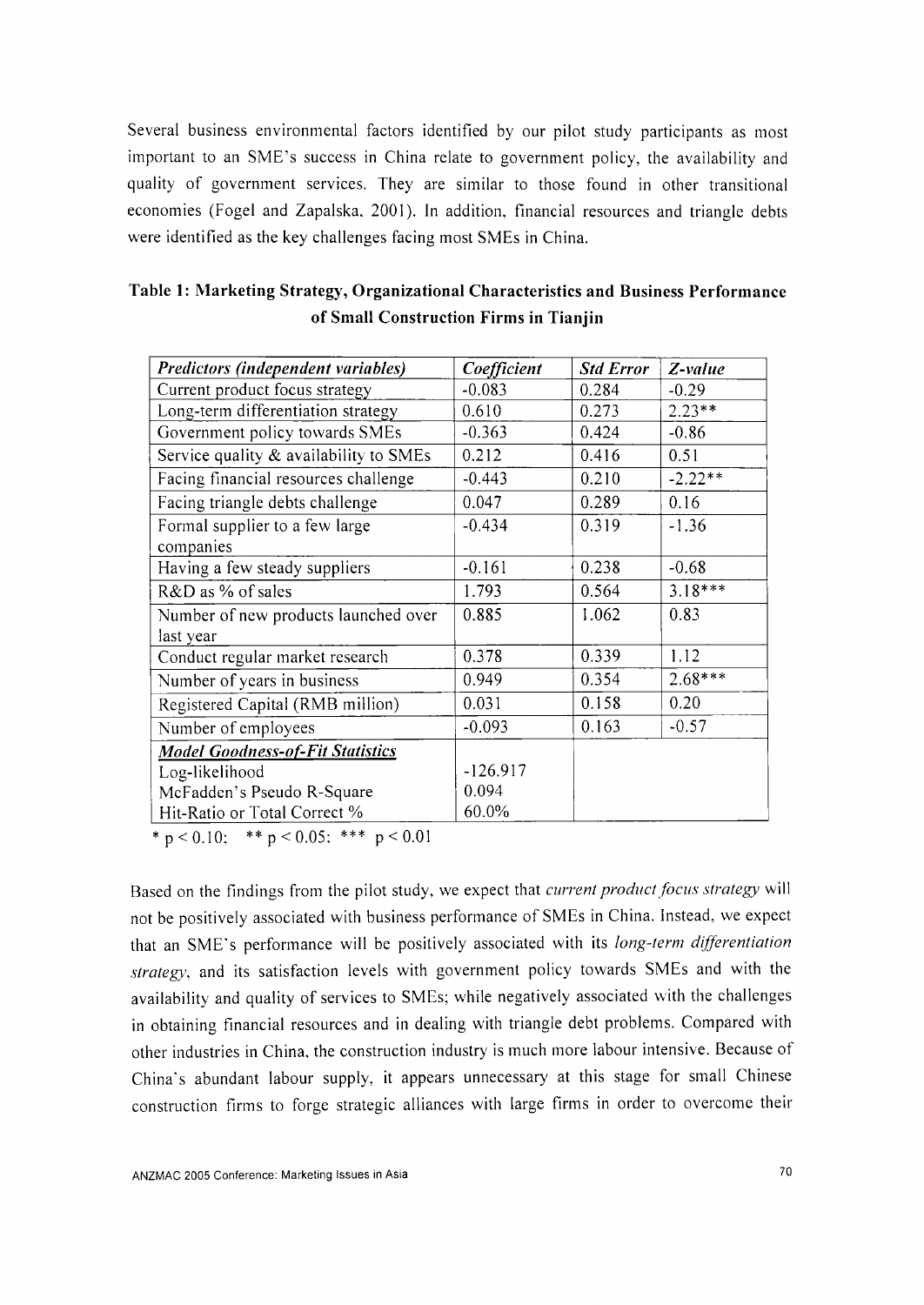capital investment and technology challenges. Thus, we expect that neither formalised supply contract with a few large firms nor formalised purchase contract from a few suppliers will be significantly associated with business performance of small construction firms in China.

Cronbach's coefficient alpha values for the two marketing strategy scales and two business environment scales range from 0.689 to 0.791, indicating acceptable reliability of these measures (Peter, 1979). Given that the dependent variable of our study is discrete and ordinal, ordered logit model was chosen for our hypotheses testing (Anderson, 1984). The results are summarized in Table 1. McFadden's pseudo R-square for the model is 0.094, showing acceptable model fit (Louviere, Hensher and Swait, 2000). The goodness of model fit is further supported by the hit-ratio of 60.0% being larger than 53.2%, the largest observed share of the dependent variable. As shown in Table 1, four independent variables are found to have a significant impact on business performance: *long-term differentiation strategy. facing financial resources challenge, R&D as percentage of sales,* and *number ofyears in business.*

## **Discussion**

Since economic reforms began in the late 1978, China's GOP has been growing around 9% per annum and together with a population of 1.3 billion people (National Statistics Bureau of China, 2004), China is arguably the largest consumer market in the world. Given the growing importance of the Chinese market and the increasing competition between local and foreign brands following China's recent accession of WTO, there is a need to further enhance the understanding of various marketing issues in the emerging Chinese market.

The current study has examined the effects of marketing-related variables on business performance of small construction firms in China. In this paper, we present the findings from a qualitative pilot study and a quantitative main survey. The results indicate, among others, that *long-term differentiation marketing strategy, R&D as a percentage ofsales,* and *years in business* are positively associated with a small firm's business performance in China. Taken together, findings from this study suggest that the key to the marketing success of small construction firms in China is to follow a long-term differentiation marketing strategy, focusing on R&D and on the development of new housing products that can better serve the changing market needs.

Our data analysis has produced some interesting results. First, *the current product focus* strategy is not significantly associated with the business performance of the small firms in our sample, while *the long-term differentiation* marketing strategy is. This suggests that the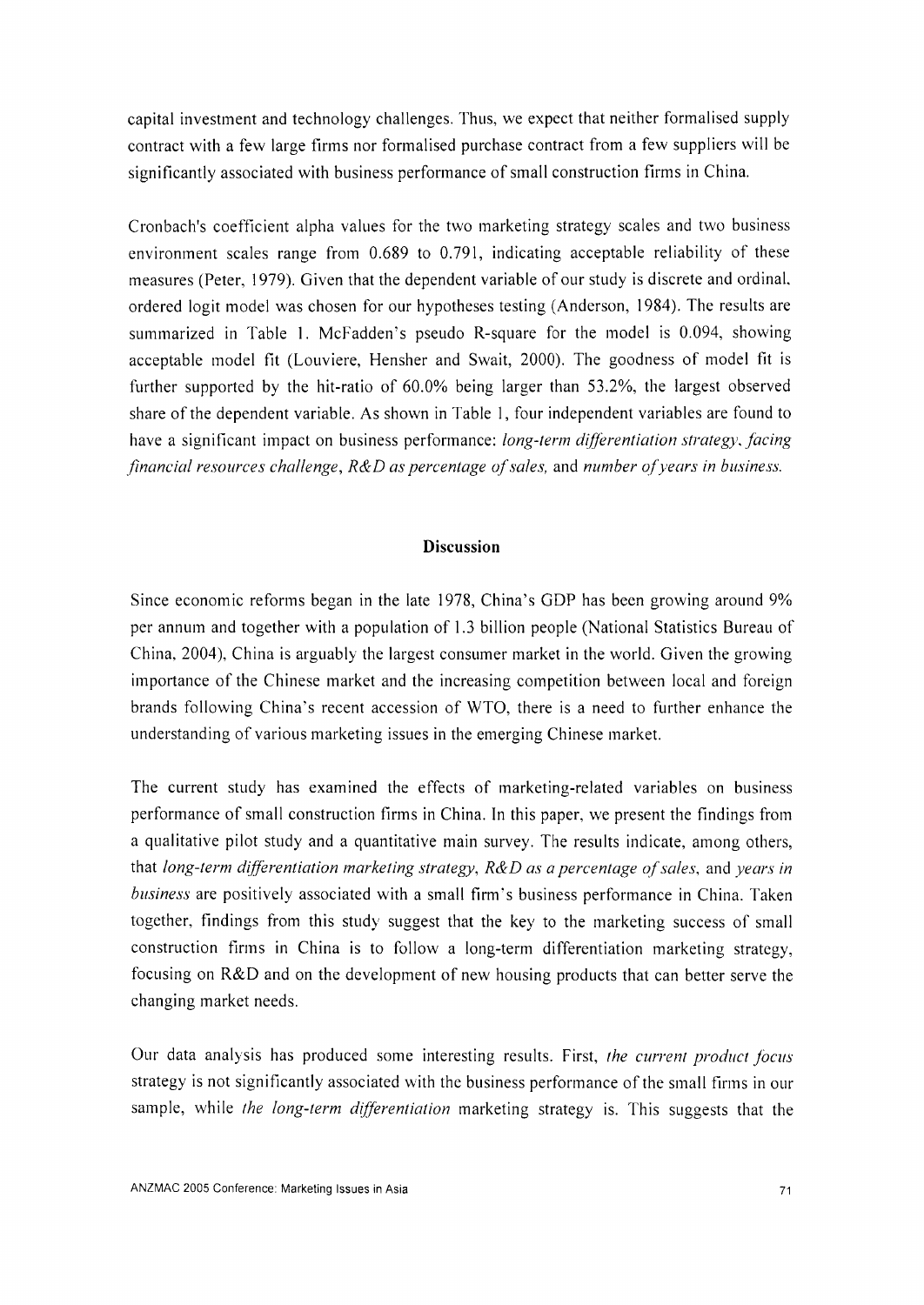housing market in China has developed into a stage in which a market penetration growth strategy based merely on current product offerings no longer seem to be sufficient. Successful companies tend to be those that have followed a long-term differentiation strategy (e.g., quality brand, new product  $\&$  service, and unique advertising  $\&$  promotion).

Second, the satisfaction level of neither *government policy towards SMEs* nor *services quality & availability to SMEs* is associated with business performance. Further analysis shows that mean ratings for the *government policy towards SMEs* and for *services quality* & *availability to SMEs* were 3.30 and 3.28, respectively. In both cases, they exceeded 3, the mid-point for a five-point scale. These findings suggest that firms in our sample appeared to be generally satisfied with government policies, perhaps reflecting the success of recent Chinese government's economic and housing reforms.

Third, there are mixed results for the control variables used in this study. Specifically, *registered capital* and *employee numbers* are found to be not associated with business performance, confirming Siu's (2000) findings. However, a small firm's *number of years in business* is positively associated with its business performance, suggesting that experience matters in China's construction business. And finally, neither *supply contract with a few large firms* nor *purchase contract with a few suppliers* is associated with business performance, thus suggesting that alliance in China's construction industry seems unnecessary at the current stage of development.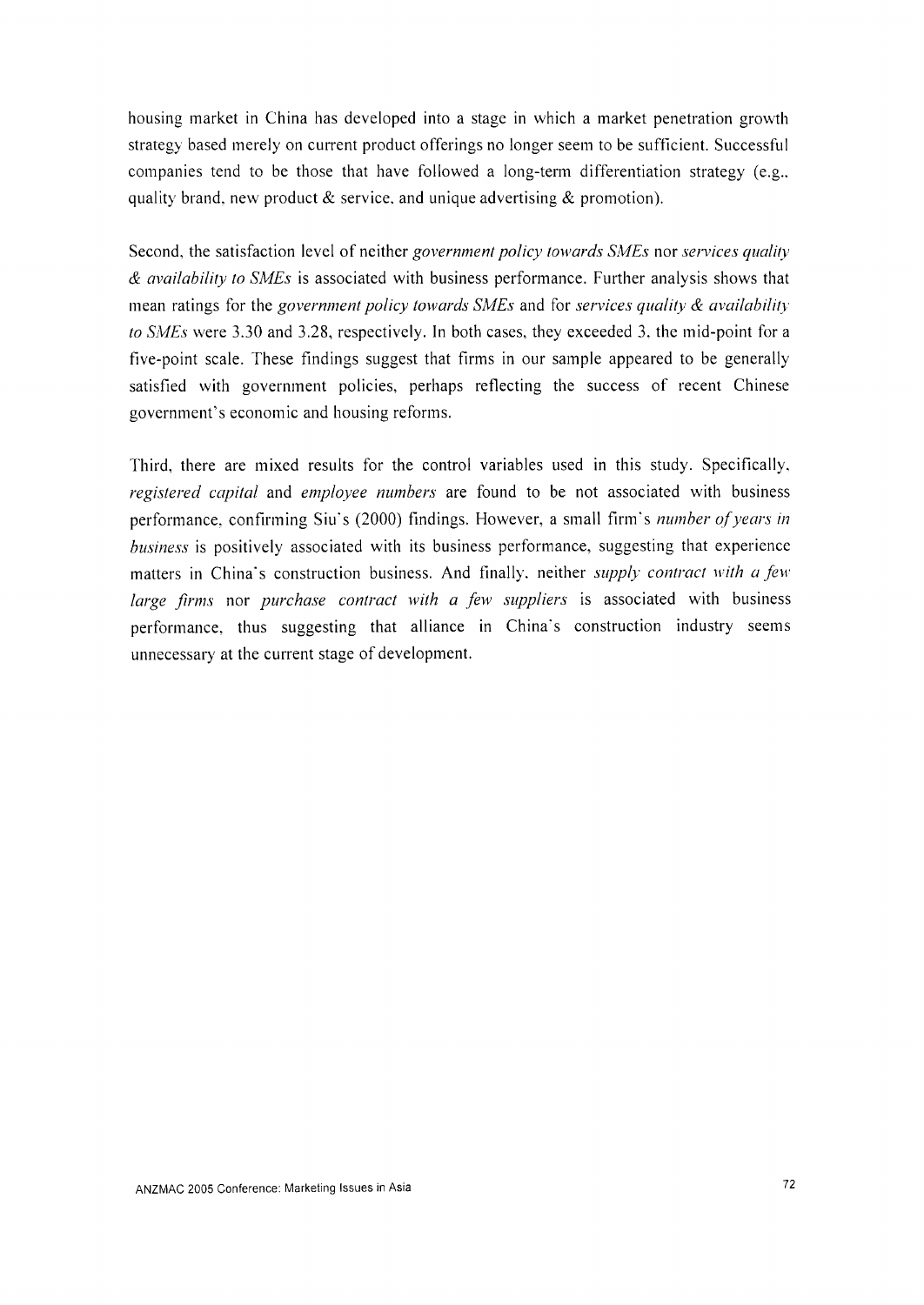#### **References**

Acs, A., Audrtsch, D., 1990. Innovation and Small Firms. MIT Press, Cambridge, MA.

Anderson, 1. A., 1984. Regression and Ordered Categorical Variables. Journal of the Royal Statistical Society Series B. 46 (I), 1-30.

Appiah-Adu, K., Singh, S., 1998. Customer Orientation and Performance: A Study of SMEs. Management Decisions 36 (6), 385-397.

Bamforth, S., Brookes, N. 1., 2002. Incorporating the Voice of Multiple Customers into Product Design. Journal of Engineering Manufacture 216 (B), 809-813.

Callahan, T. *J.,* Cassar, M. D., 1995. Small Business Owners' Assessment of Their Abilities to Interpret Formal Market Studies. Journal of Small Business Management 33 (4), 1-9.

Carson, D., 1990. Marketing and Small Firms. European Journal of Marketing 24 (II), 9-12.

Carson, D., Cromie, S., 1990. Marketing Planning in Small Enterprises: A Model and Some Empirical Evidence. The Journal of Consumer Marketing 7 (3), 5-18.

Chow, C. K. W., Tsang, E. W. K., 1994. Entrepreneurs in China: Development, Functions and Problems. International Small Business Journal 13 (I), 63-77.

Fogel, G., Zapalska, A., 2001. A Comparison of Small and Medium-Size Enterprise Development in Central and Eastern Europe. Comparative Economic Studies 43 (3), 35-68.

Graham, P. G., 1999. Small Business Participation in the Global Economy. European Journal of Marketing 33 (1/2), 88-102.

Louviere, J. *J.,* Hensher, D. A., Swait, J. D., 2000. Stated Choice Methods: Analysis and Application, Cambridge University Press, Cambridge, UK.

Lyberaki, A., 1994. Mirages and Miracles of European Small and Medium Enterprise Development. European Planning Studies 2 (4), 499-521.

Narver, 1. c., Slater, S. F., 1990. The Effect of a Market Orientation on Business Profitability. Journal of Marketing 54 (4), 20-35.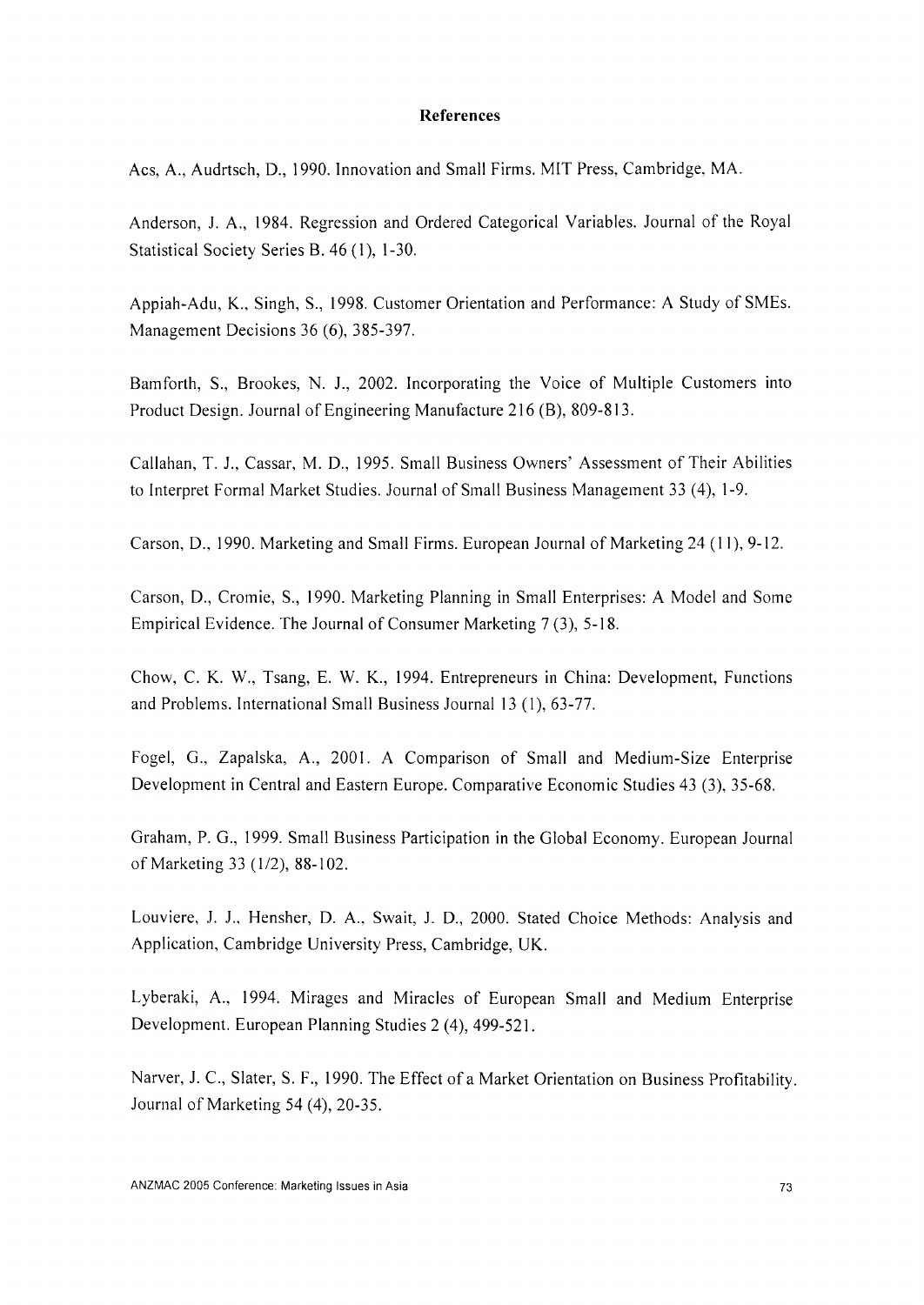National Statistics Bureau of China, 2003. Classification Standards for Large, Medium and Small Sized Enterprises (in Chinese). Available from http://www.stats.gov.cn/tjbz.qyhxbz/t20030528.80450.htm. accessed 1 June 2005.

National Bureau of Statistics of China, 2004. China Statistical Yearbook 2004, China Statistical Press, Beijing.

Parker, R., 2000. Small Is Not Necessarily Beautiful: An Evaluation of Policy Support for Small and Medium-Sized Enterprises in Australia. Australian Journal of Political Science 35 (2). 239-253.

Pelham, A. M., 2000. Market Orientation and Other Potential Influences on Performance in Small and Medium-sized Manufacturing Firms. Journal of Small Business Management 38 (1), 48-67.

Pelham, A. M., Wilson, D. T., 1996. A Longitudinal Study of the Impact of Market Structure. Firm Structure. Strategy, and Market Orientation Culture on Dimensions of Small-Finn Performance. Journal of the Academy of Marketing Science 24 (I), 27-43.

Peter, 1. P., 1979. Reliability: A Review of Basic Issues and Marketing Practice. Journal of Marketing Research 16 (I), 6-17.

Siu, W. S.. 2000. Marketing and Company Performance of Chinese Small Firms in Mainland China: A Preliminary Study. Journal of Small Business and Enterprise Development 7 (2), 105-122.

Siu, W. S., Kirby, D. A., 1998. Approaches to Small Firm Marketing: A Critique. European Journal of Marketing 32 (1/2), 40-60.

Storey, 0.1.,1994. Understanding the Small Business Sector, Routledge, New York.

Tang, Y. M.. Zhang, Y. L., 2002. Challenges Facing SMEs in China: a Preliminary Analysis. In Shaw, R., Adam, S., McDonald H. (Eds). Proceedings of the Australia New Zealand Marketing Academy Conference. Melbourne: Deakin University, CD Rom.